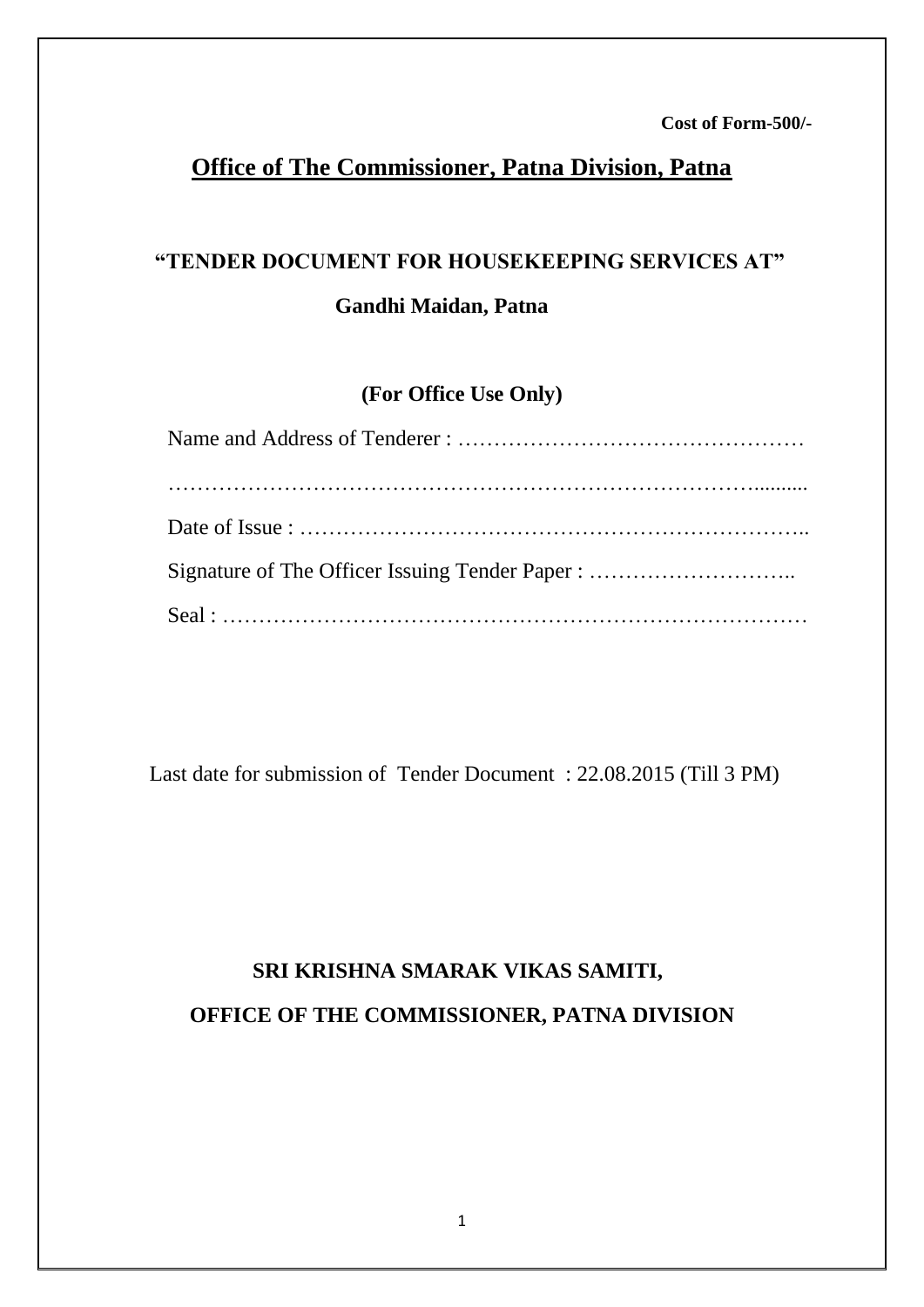### **TENDER DOCUMENT FOR HOUSEKEEPING SERVICES AT:**

### **Gandhi Maidan, Patna**

#### **Contents:**

| <b>SI. No.</b> | <b>PARTICULARS</b>                      | PAGE No   |
|----------------|-----------------------------------------|-----------|
|                | NOTICE INVITING TENDER                  |           |
|                | <b>GENERAL INSTRUCTION TO TENDERERS</b> | 4-7       |
|                | <b>SCOPE OF HOUSEKEEPING SERVICES</b>   | $8-10$    |
|                | <b>TECHNICAL BID</b>                    | $11 - 14$ |
|                | FINANCIAL BID                           |           |

### **Important Dates:**

- 1. Last date for submission of Tender Document : 22.08.2015 (Till 3 PM)
- 2. Pre-Bid Meeting : 17.08.2015 (At 12:30 PM)
- 3. Opening of Technical Bid : 22.08.2015 (At 3:30 PM)
- 4. Opening of financial Bid : 22.08.2015 (At 4:00 PM)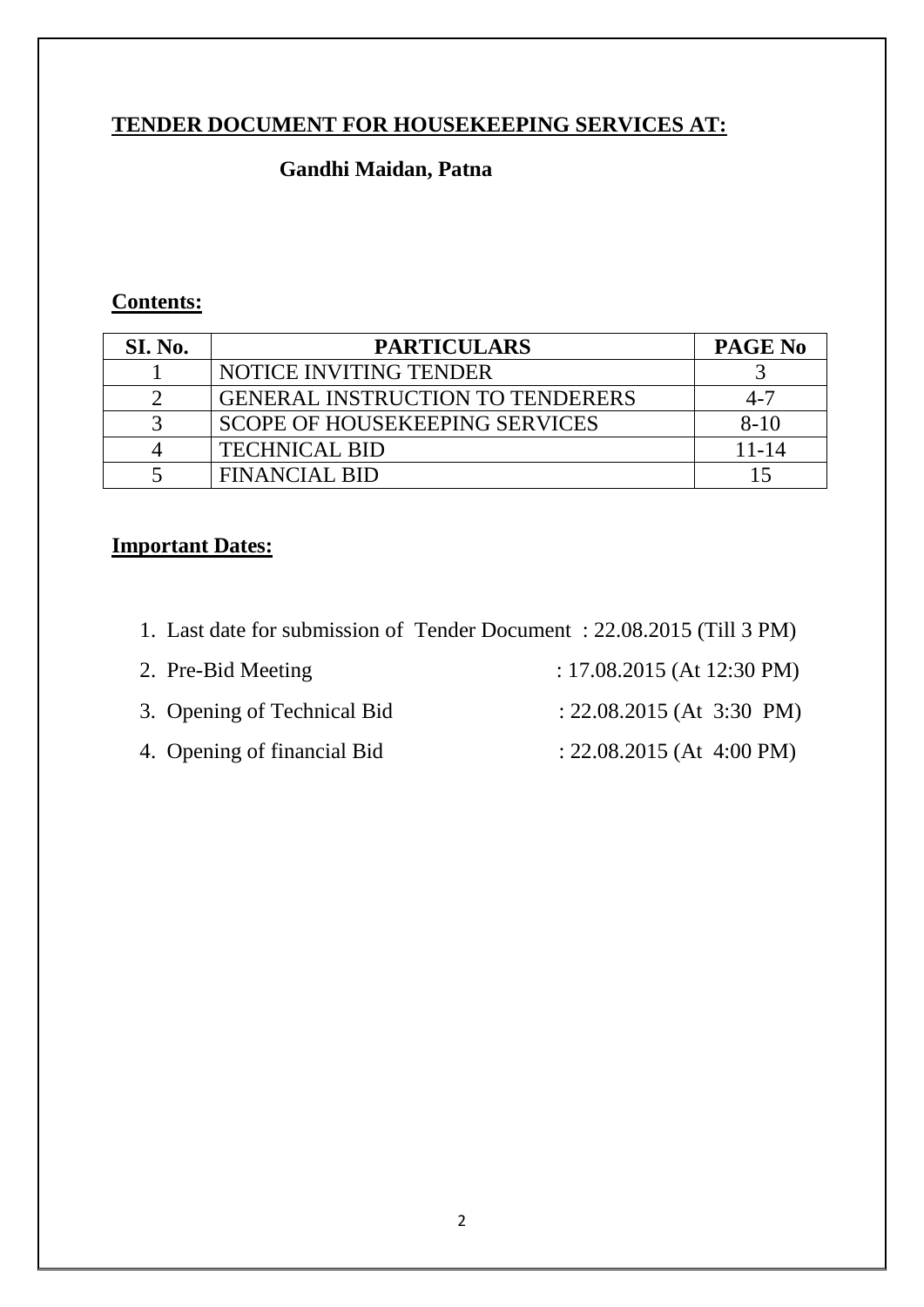### **NOTICE INVITING TENDER Office of The Commissioner, Patna Division**

#### **NOTICE INVITING TENDER FOR HOUSEKEEPING SERVICES**

**NIT No. :……………../2015-16 Dated : ……………………….**

Office of The Commissioner, Patna Division-Cum-Chairman, Sri Krishna Smarak Vikas Samiti invites sealed tender from the interested Firms/Organization experienced in providing Housekeeping Services with modern equipments and best quality manpower for Gandhi Maidan at Patna for One year extendable on satisfactory performance and mutual consent on same terms and conditions on yearly basis by another 2 years.

#### Gandhi Maidan, Patna

Details of Bid regarding the Housekeeping services can be downloaded from the website www.patnadivision.bih.nic.in. Important schedules or dates will be held at Office of Commissioner, Patna Division as follows.

| 1. Last date for submission of Tender Document: 22.08.2015 (Till 3 PM) |
|------------------------------------------------------------------------|
|------------------------------------------------------------------------|

| 2. Pre-Bid Meeting          | : $17.08.2015$ (At 12:30 PM) |
|-----------------------------|------------------------------|
| 3. Opening of Technical Bid | : $22.08.2015$ (At 3:30 PM)  |
| 4. Opening of financial Bid | $: 22.08.2015$ (At 4:00 PM)  |

Commissioner, Patna Division-Cum-Chairman, Sri Krishna Smarak Vikas Samiti, Patna reserve the right to accept or reject any application or whole process without assigning any reason whatsoever.

> *Deputy Director, Panchayat Raj, Patna Division, Patna-cum-in charge officer, Sri Krishna Smarak Vikas Samiti, Patna.*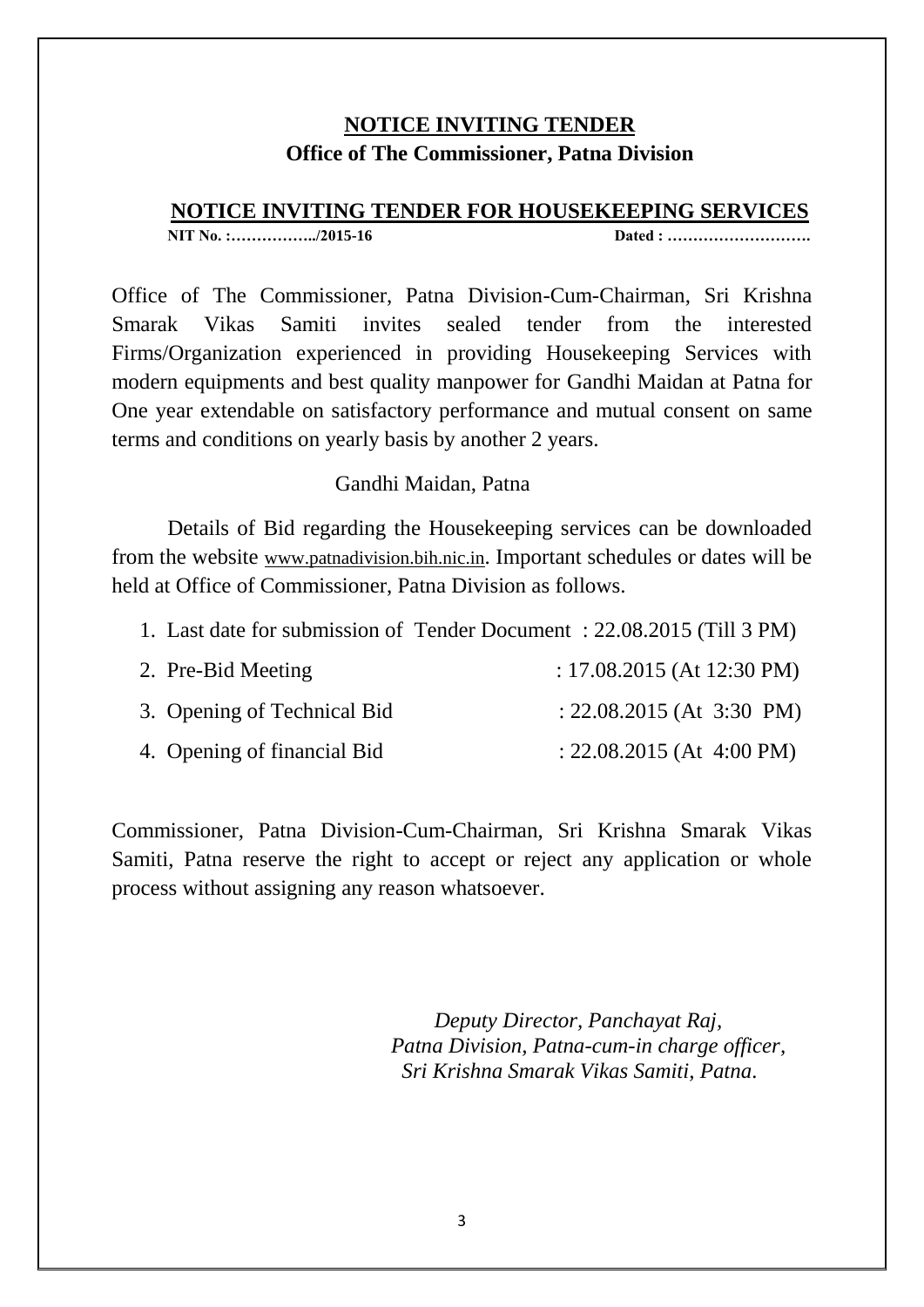### **GENERAL INSTRUCTIONS TO TENDERERS**

- 1. The Commissioner, Patna Division-Cum-Chairman, Sri Krishna Smarak Vikas Samiti invites sealed tender from the interested reputed Firms/Organization for providing Housekeeping Services with modern equipments and best quality manpower for **Gandhi Maidan** campus at Patna for One year. With minimum primary criteria as follows.
	- a. Bidder must have **experienced Staff and equipments each of providing housekeeping service of Lawn & Campus.**
- 2. Tender document Containing details about tender NIT, General Guidelines, Qualification criteria, Scope of housekeeping work, Term & Conditions and Technical & Financial bid, can be held from the office of Commissioner, Patna Division, Patna all working days, in office hours on or before 17.08.2015 by paying a non refundable fee as a demand draft/Bankers Cheque of a nationalized bank of **Rs. 500.00** (Rs. Five hundred) in favour of **Sri Krishna Smarak Samiti** at Patna.
- 3. Completed Bid in all respect must be dropped at the office of Commissioner, Patna Division, Patna with all enclosure duly signed on every page by tenderer or his authorized representative, on **22.08.2015** before **3 PM**. Bidder should read this document carefully and visit the work site before filling in and submitting the tender. Performa-I and Performa-II of Technical bid should be filled completely, in all respect.
- 4. An **Earnest Money Deposit (EMD)** of Rs. 1,00,000.00 (Rs. One Lakh only) in the form of demand draft/Bankers cheque in favor of **Sri Krishna Smarak Samiti,** payable at **Patna** must be enclosed with **Technical bid**, without which tender will be summarily rejected.
- 5. Tenders should be submitted, in one sealed envelope super scribed as **"Tender for Housekeeping services for Gandhi Maidan"** containing two separate sealed envelopes. One for Technical bid (Super scribed as "**Technical Bid for Services")** and another for financial Bid (super scribed as **"Financial Bid for Housekeeping Services")** and addressed to Commissioner, Patna Division, Patna.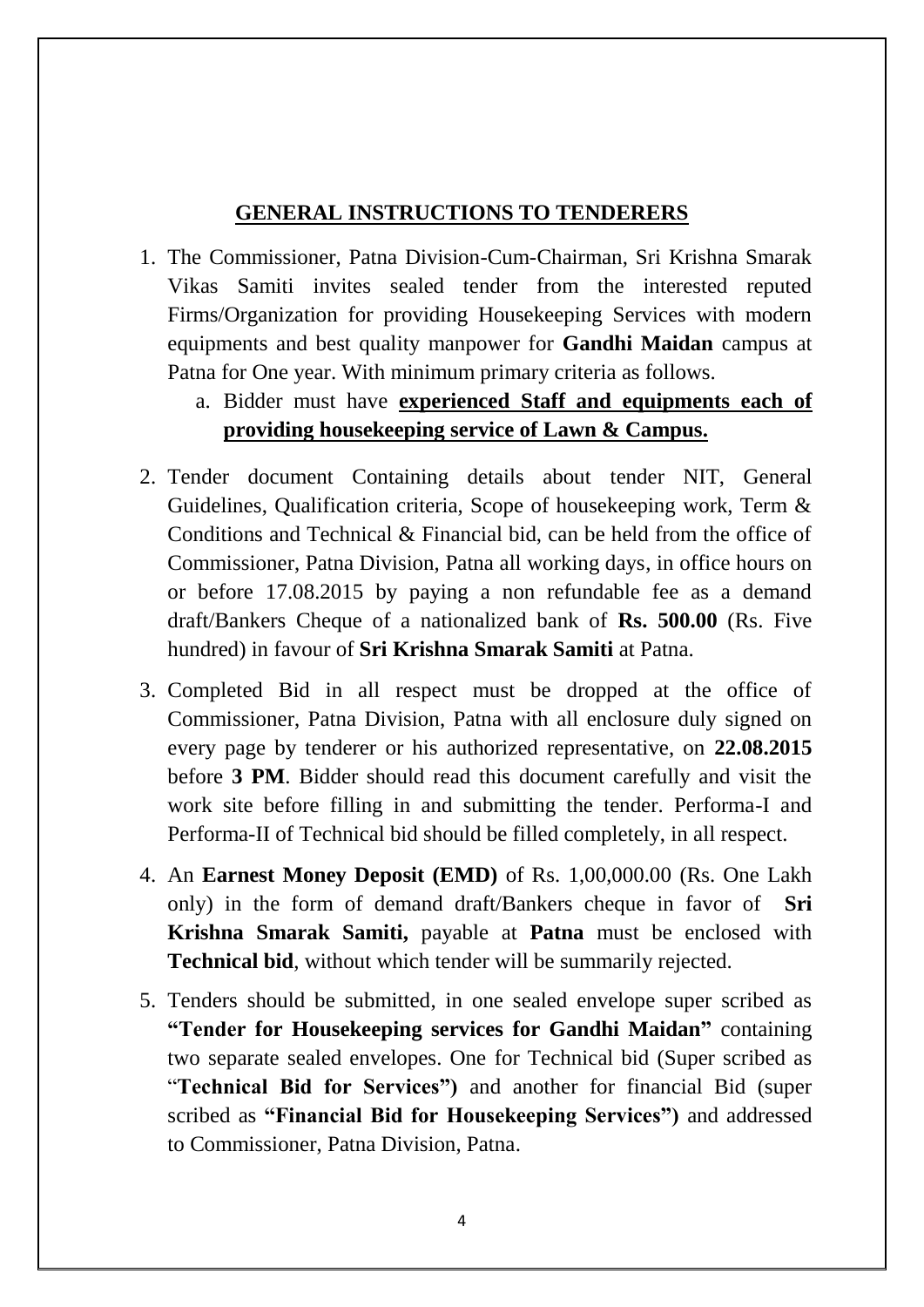- 6. Validity of Bid is six month from the date of receipt of Bid.
- 7. EMD of successful bidder will be retained towards making of security for performance of contract and shall be discharged after submission of required performance guarantee. EMD will be forfeited, if bidder withdrawn his bid during bid validity period or In case of successful bidder, he fails to submit performance guarantee within specified time limit. EMD for unsuccessful bidder will be returned after finalization of entire process.
- 8. Corrections, overwriting, alteration and whiteners should be avoided. If done that part should be circled and duly full signed by the bidder.
- 9. Conditional Tender will be summarily rejected. Incomplete bid will be summarily rejected.
- 10.The Rate quoted will be in INR inclusive of all taxes, VAT, duties, overheads, profit margins, freight etc. No additional charge will be paid at any circumstances.
- 11.All matter concerned with this shall be governed by the Indian law both substantive and procedural, in the jurisdiction of High Court, Patna.
- 12.The firm/organization must be having a **Minimum of Three year experience** in Providing Housekeeping services (Cleaning, House Keeping services) in Modern office, buildings, commercial complex and corporate office and it's campus.
- 13.The Tender papers and all enclosures (on every page) must be signed separately by each partner of the firm or by a person holding a power of attorney authorizing him/her to do so. Such power of attorney should be produced along with the tender and it must also disclose that the firm is registered under the Indian partnership Act.
- 14. Housekeeping services may further be extended on satisfactory performance and mutual consent on same terms and conditions on yearly basis for another two years.

### 15.**RATES AND PRICE**

15.1 Bidders should quote the rates in the format given at Annexure-1 and Annexure-2. Incomplete bids will summarily be rejected. All Corrections and alterations in the entries of tender papers will be signed in fully by the Bidder with date. No erasing or over-writings are Permissible.

15.2 All statutory duties and taxes (including excise and customs) VAT and other may be clearly specified. Price quoted shall be firm and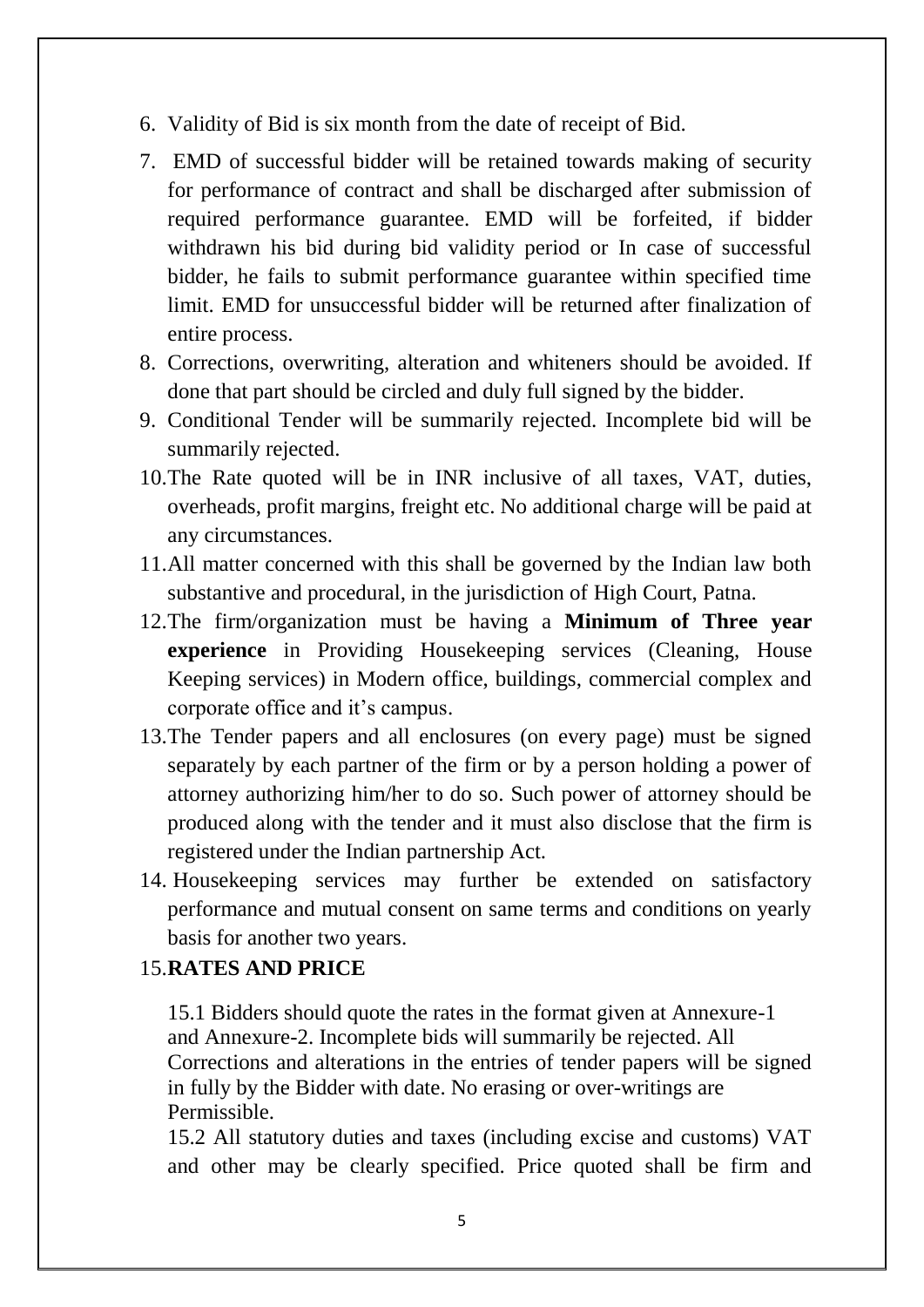including all taxes whatsoever may be. Any variation in rates, prices or terms during validity of the offer shall require forfeiture of the EMD.

15.3 No additional freight or any other charges, etc, would be payable.

### 16. **TERMS OF PAYMENT**

Payment will be released on monthly basis within a fortnight after presentation of bill and **Approval Commissioner, Patna Division** that the services provided during the month are satisfactory.

### 17. **DEDUCTIONS FOR EXCEPTIONS**

17.1 if at any stage it is felt by the Chairman/Member Secretary of Sri Krishna Smarak Vikas Samiti, Patna. That input Manpower/ material/ machinery are not of good quality, adequate quantity, best workmanship is used or deployed the Office reserves the right to order suitable reduction in payment.

 17.2 Termination of Contract in case f unsatisfactory service. The S.K.M. Vikas Samiti will have power to terminate the contract at any time after giving one months notice if the services are found unsatisfactory.

### 18. **APPLICABLE LAW AND JURISDICTION**

All matters connected with this shall be governed by the Indian law both substantive and procedural, for the time being in force and shall be subject to the exclusive jurisdiction of Courts at Patna.

- 19. No alternative offer shall be considered.
- 20.Commissioner, Patna Division-Cum-Chairman, Sri Krishna Smarak Vikas Samiti, Patna reserves the right to annul the bidding process at any time prior to award of contract including rejection of any or all bids after the same have received, without hereby incurring any liability to the affected bidder or any obligation to inform the affected bidder/s on the ground of Chairman/Commissioner, Patna Division's action.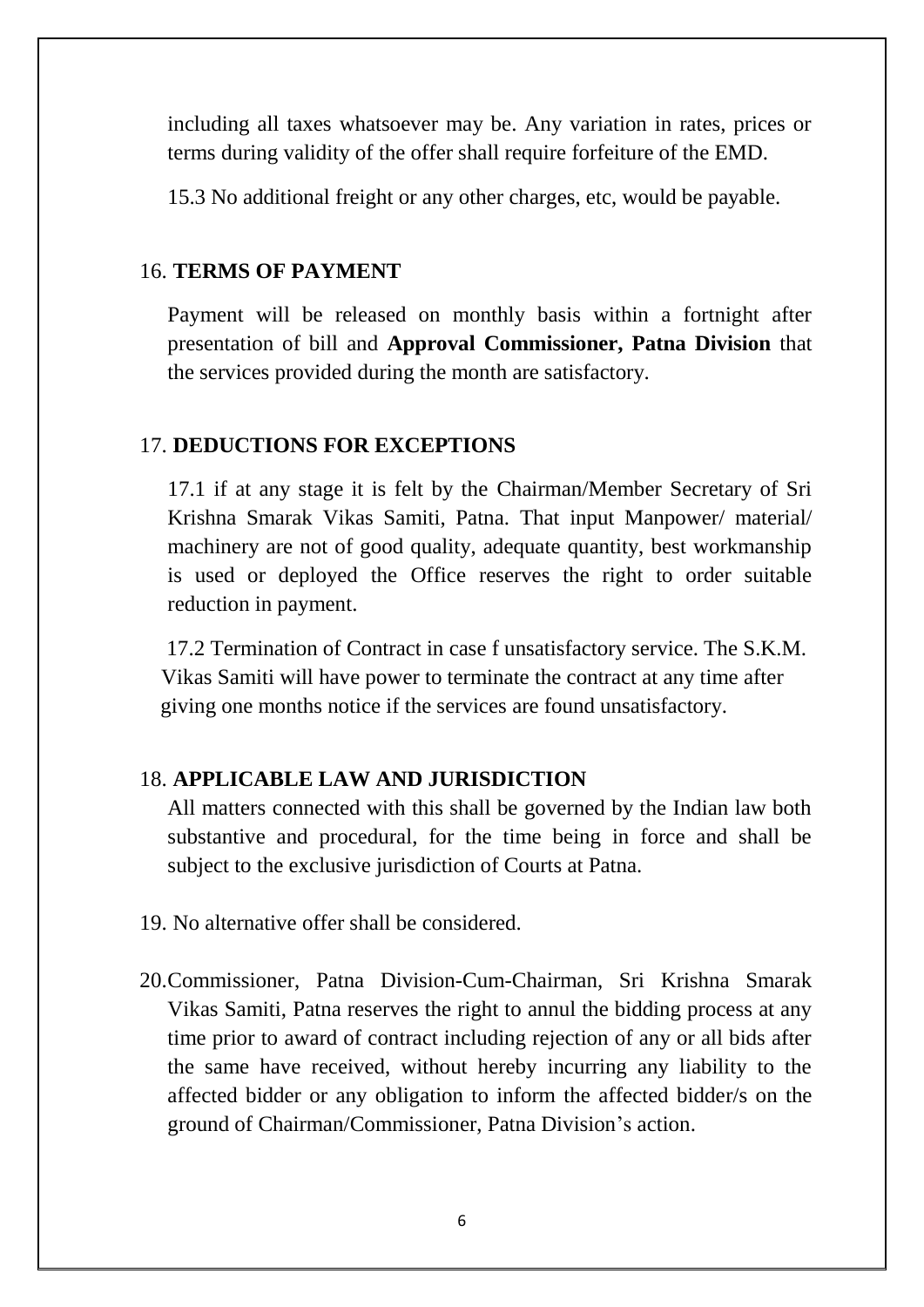- 21. Commissioner, Patna Division reserves the right to accept/reject any bid and to cancel the bidding process at any time and reject all bids, at any time prior to placement of order, without, thereby incurring any liability.
- 22. Any clarification on the documents may be obtained form-

*Deputy Director, Panchayat Raj, Patna Division, Patna-cum-in charge officer, Sri Krishna Smarak Vikas Samiti, Patna.*

23. Afterward of LOA, the contractor is required to enter into a contract with Office of Commissioner, Patna terms & conditions as detailed in the tender document.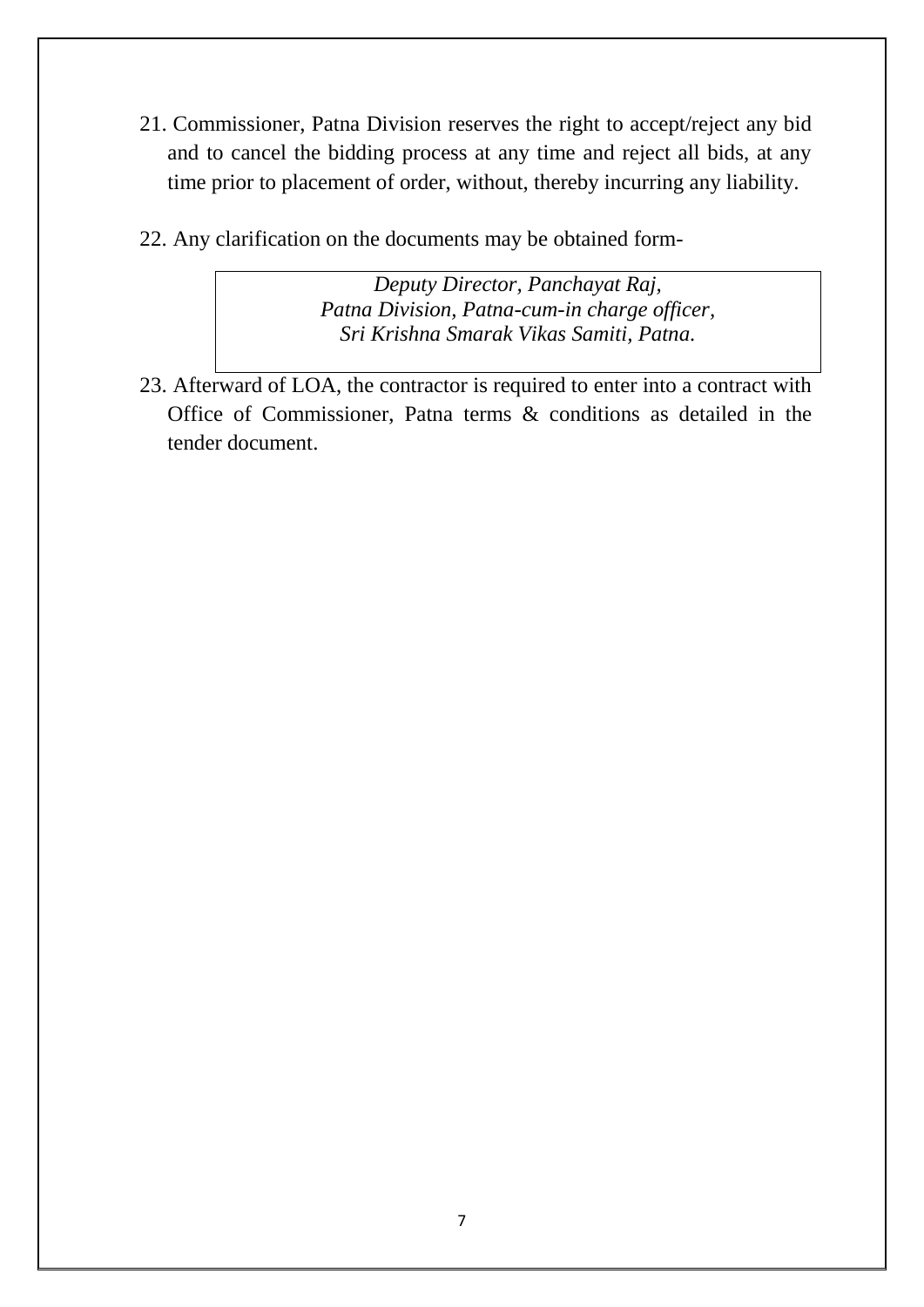### **SCOPE OF HOUSEKEEPING SERVICES/LAWN/GARDEN/ MAINTENANCE**

Housekeep and cleaning work will be done on all days of the week.

### **1. Areas of Buildings and Campus**

Gandhi Maidan Campus, Pathway and Drainage.

### **2. Housekeeping work: Broadly the housekeeping work may be subdivide in following services.**

- 1. General Housekeeping (Cleaning the Pathway, Lawn, Campus and Toilets around the campus)
- 2. Horticulture Services (plants in the campus and grass cutting)

### **3. Guidelines for General Housekeeping work and broad details of scope work:**

1. The Service providers is expected to complete cleaning of lawn and pathway, grass trimming, Drainage of campus Areas, Toilets, as required inside Gandhi Maidan as the schedule below.

2. No harm to the existing structure, fittings, finishes, fixings should be done due to bad workmanship, inferior quality of cleaning apparatus used, inferior quality of cleaning agent used, wrong Cleaning process, Mishandling etc. Special care required for specialized type of materials and important things, specialized treatment/cleaning process must be adopted.

3. Toilets in the campus to be cleaned thoroughly with disinfectants at least twice in a day. During the conference and meeting, frequency of cleaning of common areas and toilets will have to be increased to achieve the clear lines.

4. For maintenance of lawn, garden and housekeeping work good quality material like phenyl, Colins, Lizol and other disinfectants etc. and good quality machinery/equipments will be used.

5. Disposal of garbage after event on daily basis to a place duly designated for this by Patna Municipal Corporation.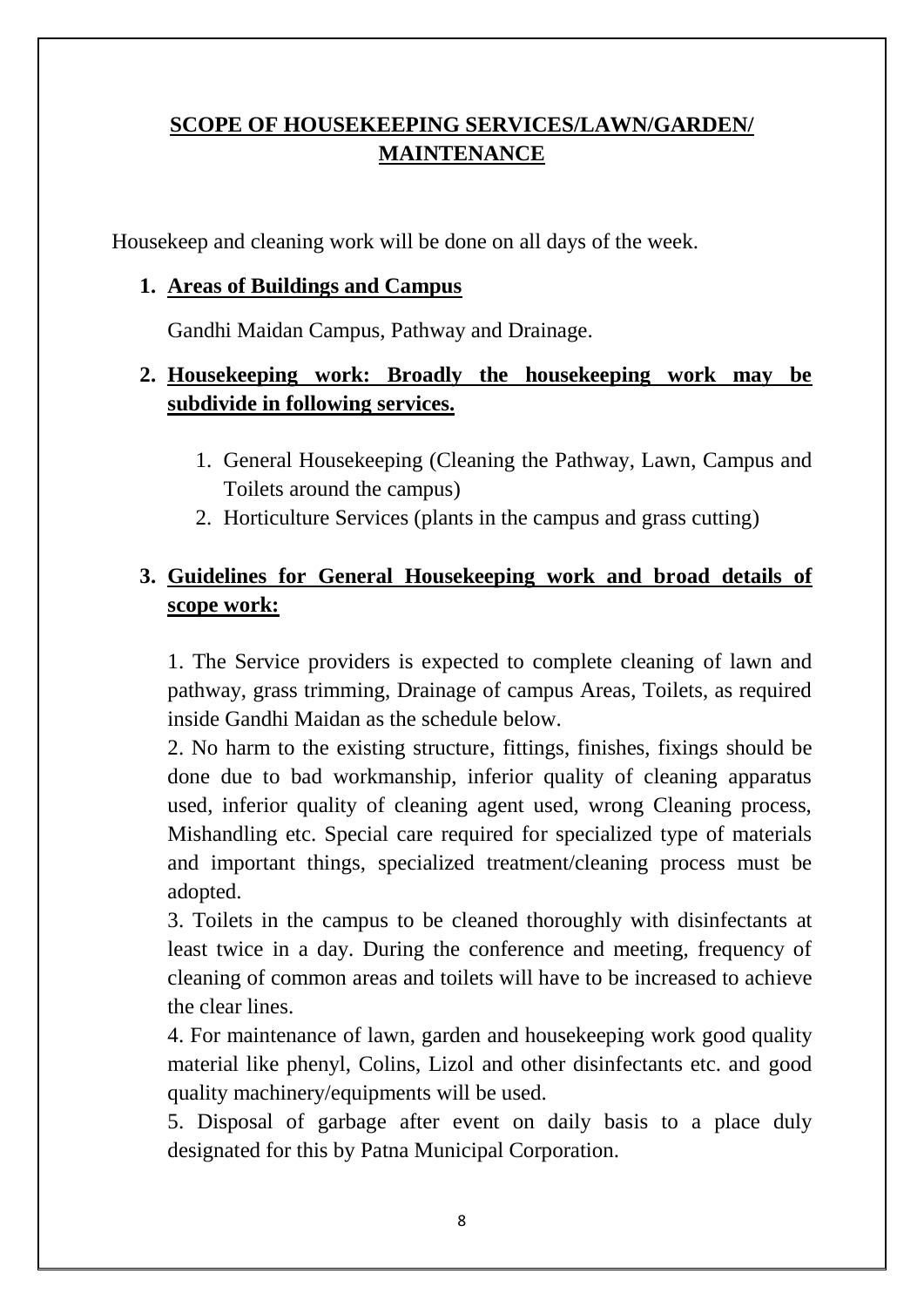6. Cleaning of campus also covers drain, sewerage system, rain water pipes, manholes, etc. as required as per schedule mentioned in para 6 below

7. All the housekeeping staffs will be well dressed as the dress code with certified Photo ID card as specified by the Society.

8. Proper registers/records for the jobs carried out on daily, weekly, fortnightly and monthly basis will be maintained by the Staff of the bidder.

9. Successful bidders will have to provide detailed plan of Action of all Staff along within days (and after award of work). Failure to do so will be summarily lead to rejection of work award.

10. There will not be extra payment for maintenance/house keeping for any kind of functions organised in these lawn beyond office hours.

#### **4. Horticulture Services:**

- a. Maintenance of lawn and garden.
- b. Watering the plants.
- c. Trimming & Maintenance of decorative of garden and lawn.

#### **5. Overall Management:**

**The required number of general housekeeping staff has to be at Least 19 (Eighteen staff and One supervisor) in numbers (including**  Gardener, Swepeer and other required manpower). The bidders have to perform specified work out and it may increase/decrease the staff and must able to manage/arrange for adequate supervision to get best results. Bidders must visit the site/campus and must understand the nature and scope of work to be performed their technical bid.

The bidder must employ adult and efficient labour only. Employment of child labour will lead to the termination of the contract. The successful bidder shall engage only such workers, whose antecedents have been thoroughly verified including character and other formalities.

The bidder shall ensure that all the workforce deployed wear uniform while on duty as specified by Samiti.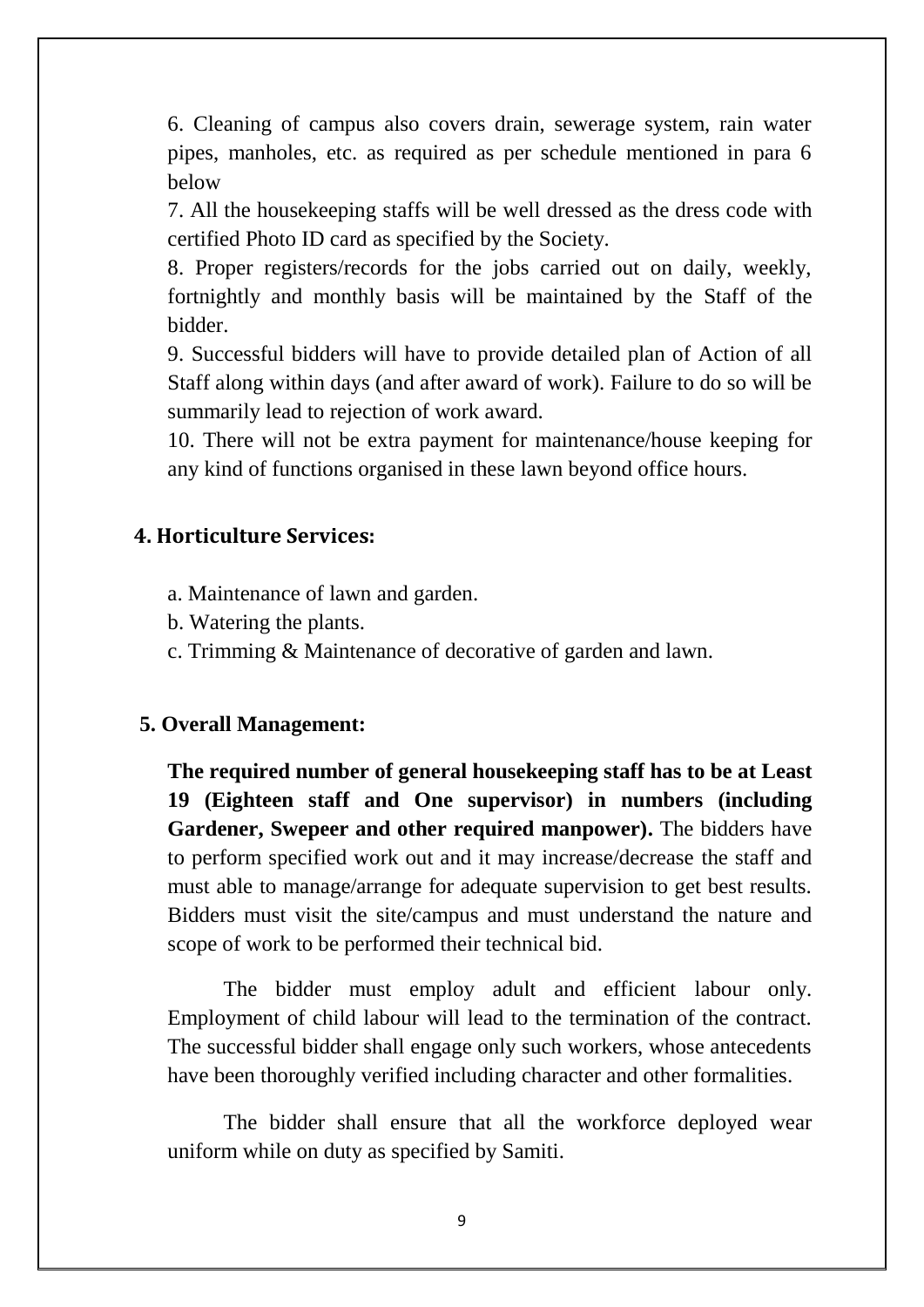# 6. **Housekeeping : Frequency of cleaning of major items.**

# **A. Daily Jobs**

| SI.            | <b>Work Details</b>                                     | <b>Remarks</b>                |
|----------------|---------------------------------------------------------|-------------------------------|
| No.            |                                                         |                               |
|                | Cleaning, of Main Pathway, lawn and Garden.             | Daily                         |
| $\overline{2}$ | Cleaning of toilets with phenol, bathrooms, doormats,   | Toilets to be cleaned Two     |
|                | emptying dustbins etc.                                  | times in a day and one person |
|                |                                                         | should be present during 10   |
|                |                                                         | AM to 6 PM everyday in        |
|                |                                                         | each toilet as specified by   |
|                |                                                         | Society                       |
| 3              | Cleaning of campus, disposal of garbage etc.            | Weekly                        |
| $\overline{4}$ | Watering plants indoor & outdoor, garden etc.           | Daily                         |
| 5              | Collection of waste papers/polythene from campus, waste | Daily                         |
|                | paper, and putting in bags at the specified location    |                               |
| 6              | As directed by Sri Krishna Smarak Vikas Samiti.         | Daily                         |

### **B.Monthly Jobs**

| SI.<br>No. | <b>Work Details</b>                             | <b>Remarks</b> |
|------------|-------------------------------------------------|----------------|
|            | Cleaning of manholes chambers, sewer etc.       |                |
|            | As directed by Sri Krishna Smarak Vikas Samiti. |                |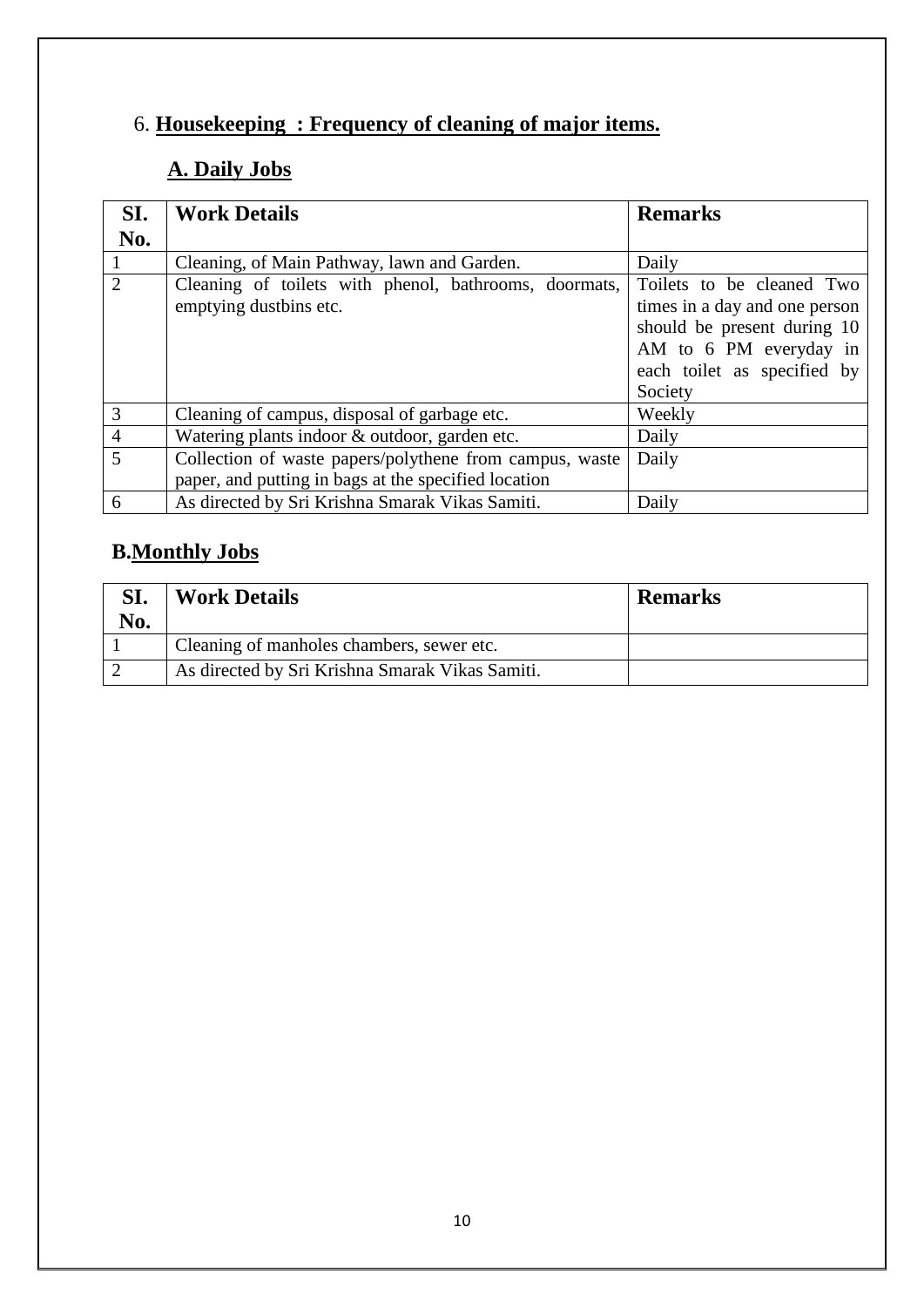## **TECHNICAL BID**

## **(Performa-I) "HOUSEKEEPING SERVICE AT OFFICE OF THE COMMISSIONER, PATNA DIVISION**

| 1. | Name of Tenderer                                                                                                                                          |                |  |
|----|-----------------------------------------------------------------------------------------------------------------------------------------------------------|----------------|--|
| 2. | Full Address with<br>Telephone/Fax Nos.                                                                                                                   |                |  |
|    | (A) Head Office                                                                                                                                           | $\bullet$      |  |
|    | (B) Branch/Local Office                                                                                                                                   | $\ddot{\cdot}$ |  |
| 3. | <b>Telegraphic Address</b>                                                                                                                                |                |  |
| 4. | E mail Address                                                                                                                                            | $\ddot{\cdot}$ |  |
| 5. | Is your firm registered<br>under the Indian<br>Partnership Act 1932 If so,<br>give the Name and<br>Address of the partners<br>along with the Registration |                |  |
| 6. | Is your concern a<br>Proprietary concern if so,<br>give Name and Address of<br>the proprietor.                                                            |                |  |
| 7. | Is your concern<br>incorporated under the<br>companies Act. Or any<br>other law in India                                                                  |                |  |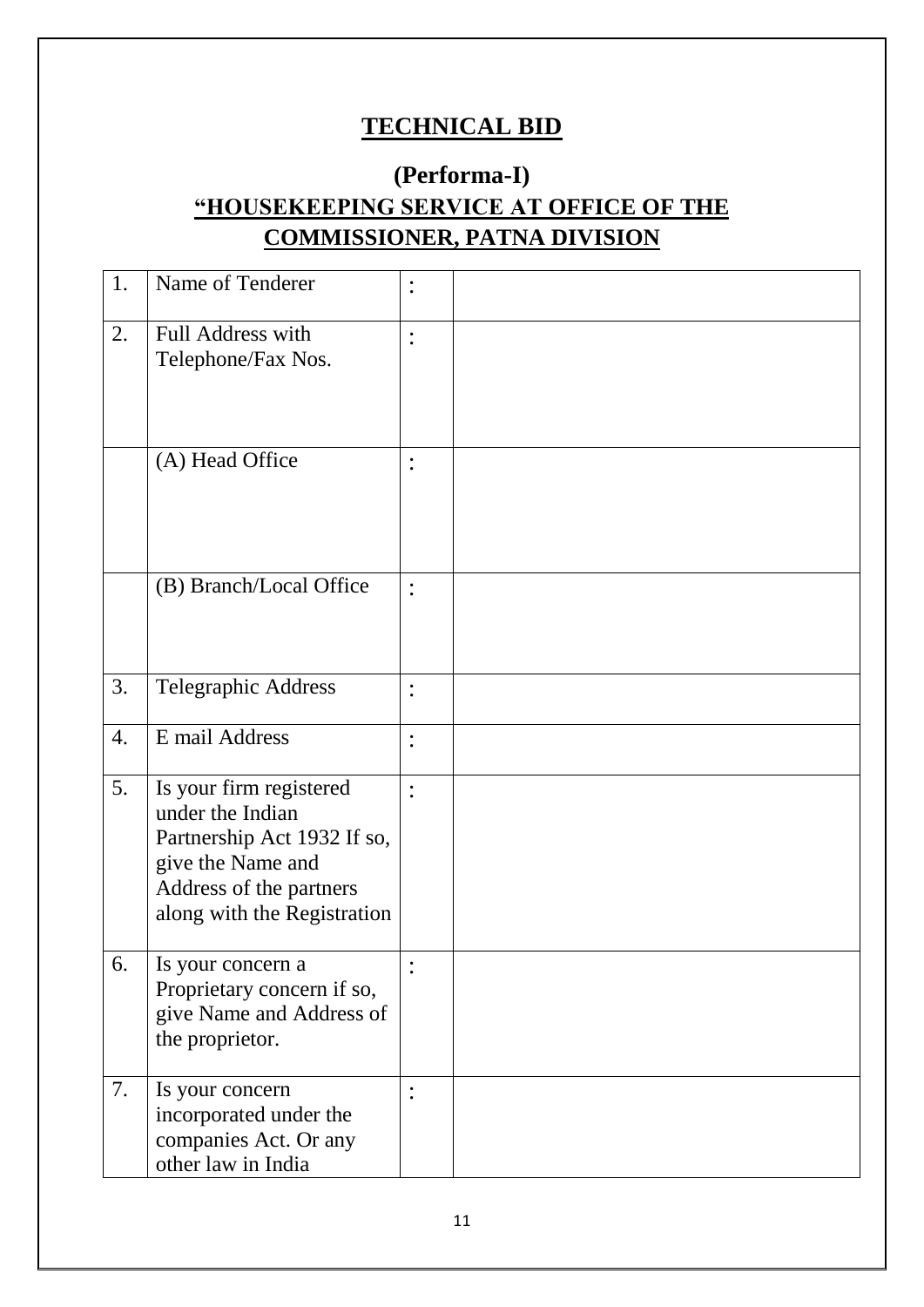| 8.  | Have your concern            |                                                                                           |
|-----|------------------------------|-------------------------------------------------------------------------------------------|
|     | changed its name at any      |                                                                                           |
|     | time. Is so when and the     |                                                                                           |
|     | reasons there of.            |                                                                                           |
|     |                              |                                                                                           |
| 9.  | Date of commencement of      |                                                                                           |
|     | <b>Business</b>              |                                                                                           |
|     |                              |                                                                                           |
| 10. | PAN : (Must enclose          |                                                                                           |
|     | certified copy of income     |                                                                                           |
|     | tax Assessment certificate   |                                                                                           |
|     | for the last three years)    |                                                                                           |
|     |                              |                                                                                           |
| 11. | <b>Details of Modern</b>     |                                                                                           |
|     | Machinery, Equipment,        |                                                                                           |
|     | Carriers available, which    |                                                                                           |
|     | can be used for              |                                                                                           |
|     | Housekeeping: Enclose        |                                                                                           |
|     | supporting Papers of         |                                                                                           |
|     | ownership/Invoice of         |                                                                                           |
|     | machine equipments)          |                                                                                           |
|     |                              |                                                                                           |
|     | (Attach extra sheet if       |                                                                                           |
|     | required.)                   |                                                                                           |
|     | (1)                          |                                                                                           |
|     | (2)                          |                                                                                           |
|     | (3)                          |                                                                                           |
|     | (4)                          |                                                                                           |
|     | (5)                          |                                                                                           |
|     |                              | * The above equipments if not available with any firm they can purchase within 15 days of |
|     |                              | issue of work order and must show the required invoice/ownership papers and equipments to |
|     | the office.                  |                                                                                           |
| 12. | <b>Ernest Money Details:</b> |                                                                                           |
|     | <b>(Enclose Original</b>     |                                                                                           |
|     | <b>Bank/Demand Draft)</b>    |                                                                                           |
|     | 1. Demand/Bank Draft No.     |                                                                                           |
|     |                              |                                                                                           |
|     | 2. Bank and Branch Name      |                                                                                           |
|     |                              |                                                                                           |
|     | 3. Amount                    |                                                                                           |
|     |                              |                                                                                           |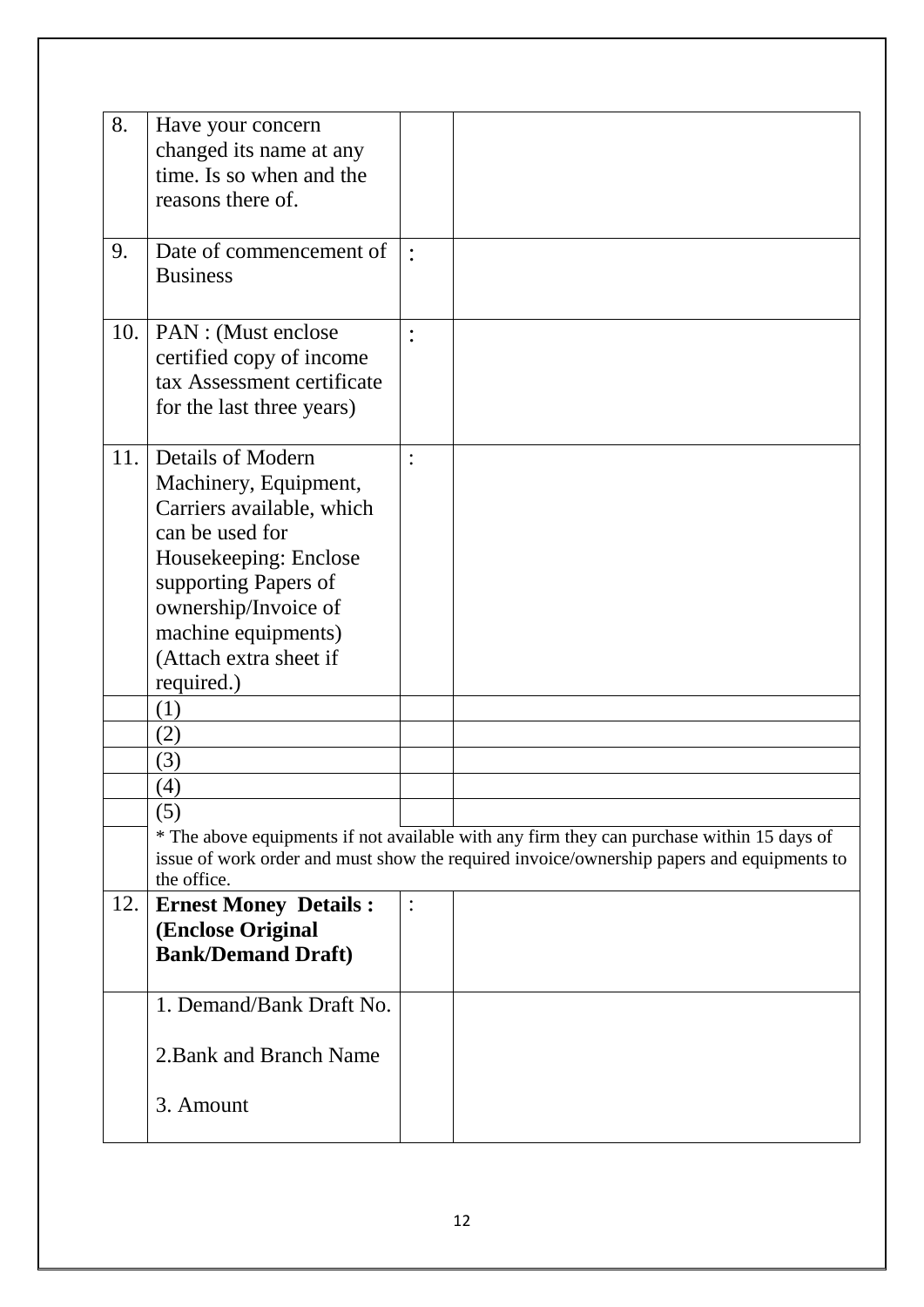13. Details of Places where housekeeping services are being provided to buildings/offices.

| organization | <b>Nature</b><br>of Job | <b>Value</b> | Area<br>covered | <b>Manpower</b><br>deployed | <b>Contact person of</b><br>such organization<br>with tel. No. and<br>designation |
|--------------|-------------------------|--------------|-----------------|-----------------------------|-----------------------------------------------------------------------------------|
|              |                         |              |                 |                             |                                                                                   |
|              |                         |              |                 |                             |                                                                                   |
|              |                         |              |                 |                             |                                                                                   |
|              |                         |              |                 |                             |                                                                                   |
|              |                         |              |                 |                             |                                                                                   |
|              |                         |              |                 |                             |                                                                                   |
|              |                         |              |                 |                             |                                                                                   |
|              |                         |              |                 |                             |                                                                                   |
|              |                         |              |                 |                             |                                                                                   |
|              |                         |              |                 |                             |                                                                                   |

14. Any other relevant information related to housekeeping services, you would like to submit: (Enclose Extra sheet if required)

…………………………………………………………………………………… …………………………………………………………………………………… …………………………………………………………………………………… ……………………………………………………………………………………

15**. Declaration: I/We declare that, the information given above is correct. In case found false/incorrect, at any stage, corporation may terminate the contract or take suitable action against me/us. I/We have read/gone through the terms, conditions, rules, guidelines etc. of the tender/housekeeping work, and agree to follow the same.**

| Date: $\dots \dots \dots \dots$      | (Signature/s of the tenderer/Authorized person) |
|--------------------------------------|-------------------------------------------------|
| $Place: \ldots \ldots \ldots \ldots$ | Full Name/s:                                    |
|                                      | Designation:                                    |

Stamp:

(Please put Signature and name on every page of Bid Document and Enclosures.)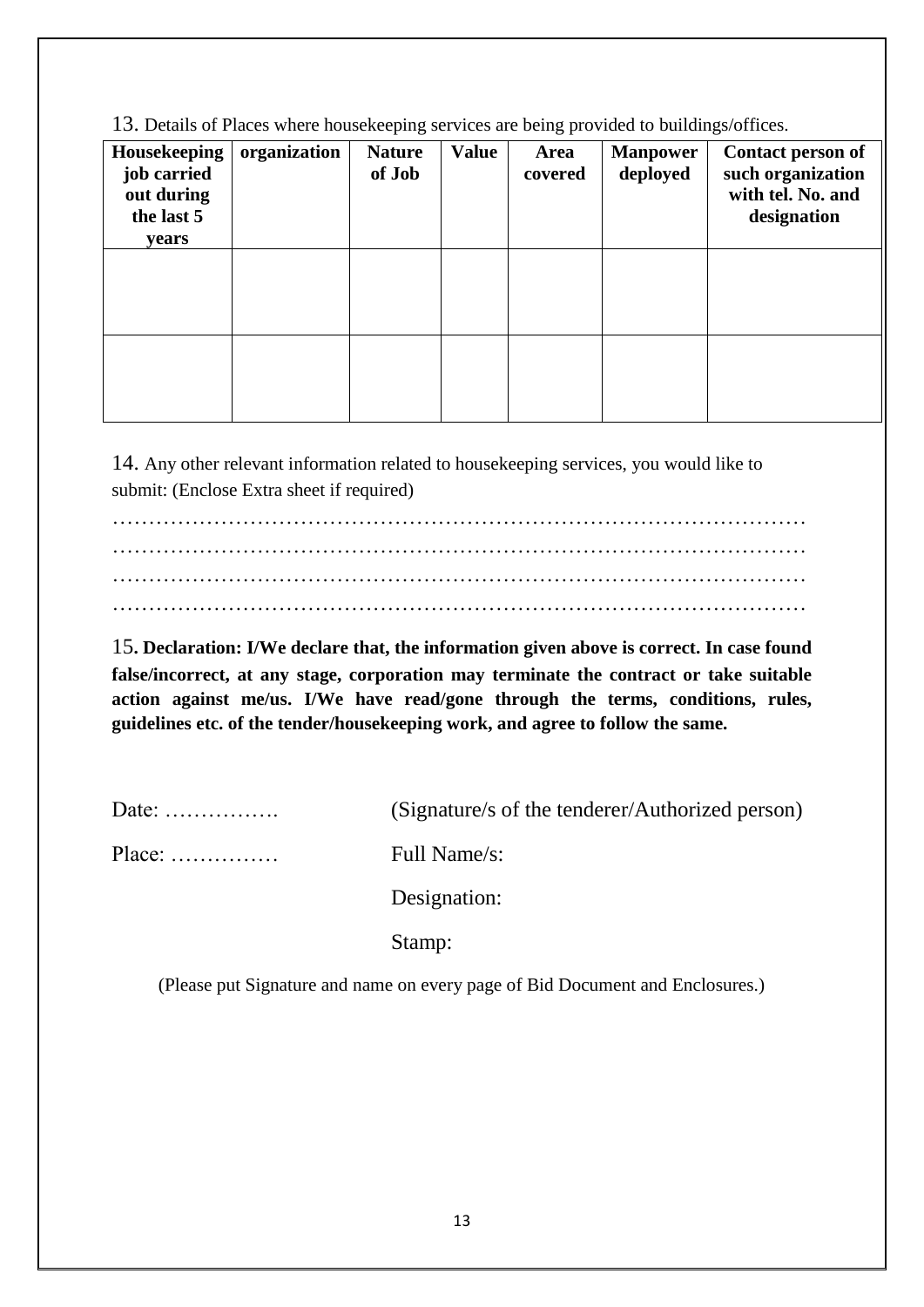### **TECHNICAL BID**

### **Performa II**

**This should contain the following : (Enclose Extra sheet wherever required)**

I. Monitoring and review mechanism of Company:

II. Justification of being able to provided service as per scope of work:

III. CVs of key personnel to be fielded in assignment:

IV. Methodology for carrying out job as per scope of work:

| Date: $\dots\dots\dots\dots\dots$ | (Signature/s of the tenderer/Authorized person) |
|-----------------------------------|-------------------------------------------------|
|                                   | Full Name/s:                                    |